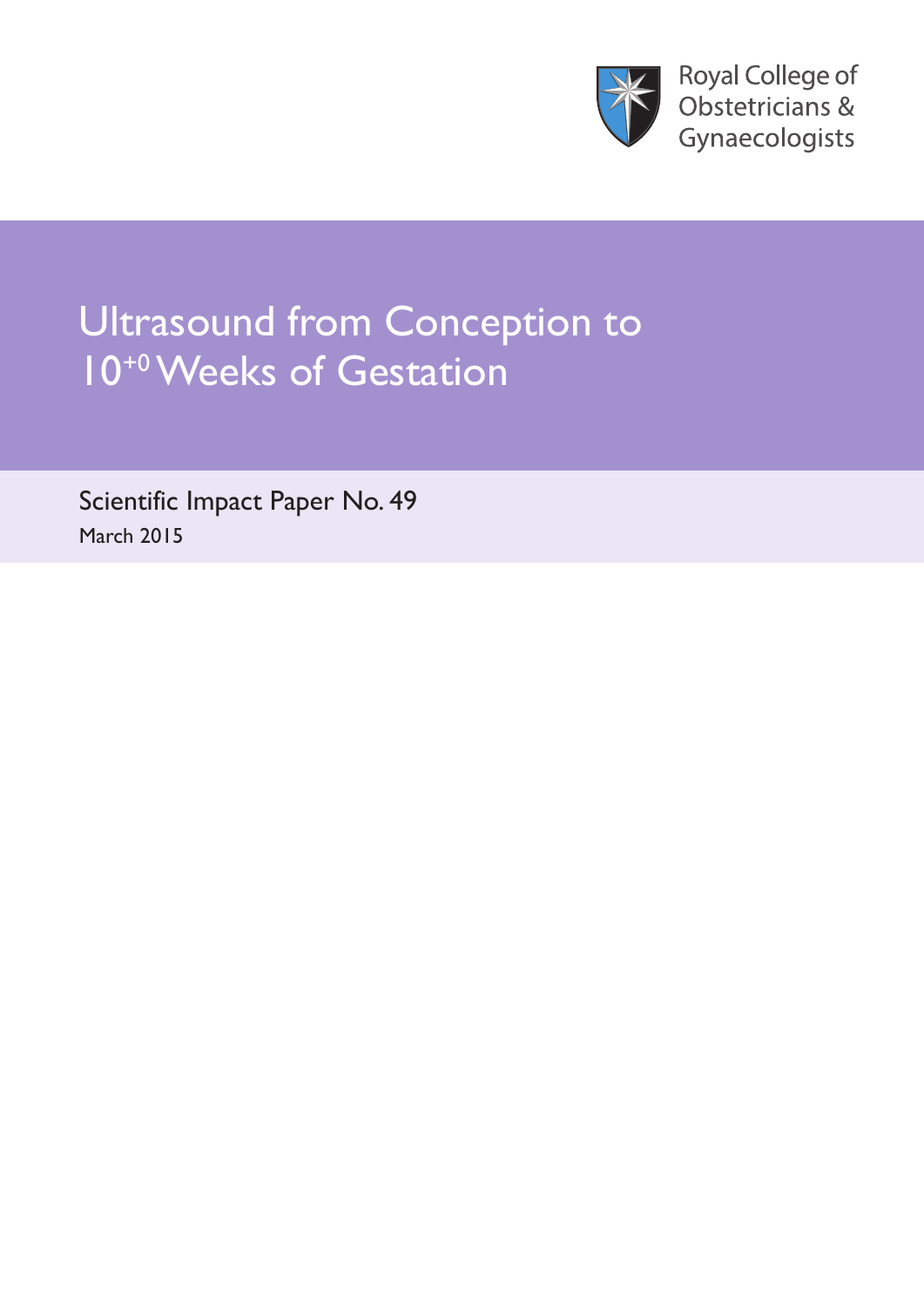## Ultrasound from Conception to 10+0 Weeks of Gestation

#### **1. Introduction**

Ultrasound scanning machines are designed and built to conform to strict international regulations. In the hands of well-trained, competent operators this equipment has proved an invaluable resource, especially since, in contrast to imaging techniques based on ionising radiation, there is no evidence that repeated exposure has cumulative and/or detrimental effects. Ultrasound has become central in the management of the problems of early pregnancy, particularly but not exclusively in the management of women after assisted conception and those in whom miscarriage is feared or ectopic pregnancy is suspected.

Much effort has been devoted to the issue of the safety of diagnostic ultrasound devices, with particular attention having been paid to the unavoidable heating of tissue resulting from the output of acoustic power. In day-to-day use, operators are trained to limit ultrasound output using the displayed 'safety indices'. This ensures that the temperature increase in tissues caused by ultrasound equipment should be below 1.5°C. This is a widely adopted safety threshold that is below what is found to be teratogenic over long periods in laboratory studies in mammals. Ultrasound also has mechanical effects independent of its ability to heat tissue and can produce acoustic cavitation and generate biologically active free radicals. For example, ultrasound may impart momentum to tissues and cause amniotic fluid to flow in the direction of its beam: a phenomenon termed 'acoustic streaming'. Cells that are bound together will tend to resist this force and thus, on exposure to ultrasound, experience some displacement from their position of equilibrium and lateral forces can produce shear within tissue. While the force is estimated to be very small, and very unlikely to cause harm, the effect on a developing conceptus remains uncertain.

This paper will address the issues of ultrasound in the embryonic period in the light of the most current evidence and guidance from national and international ultrasound safety committees and organisations. In particular, it will consider both medical and nonmedical use of the commonly used ultrasound modes in the embryonic stage of human development (up to 10 weeks of gestation).

#### **2. Diagnostic ultrasound**

#### *2.1 Safety indices*

Antenatal ultrasound examination results in the exposure of the developing embryo/fetus to thermal and mechanical stress, and the potential effects of these are represented by the thermal index (TI) and the mechanical index (MI) respectively.

The following empirically derived indices are designed to represent in real time 'reasonable worst case' conditions:

- i) TIS is the relevant index when soft tissue is being examined,
- ii) TIB when bone lies at the focus of the imaging beam, and
- iii) TIC when bone lies close to the transducer face.

The TI is the ratio of the machine power output to the power required to raise the temperature of soft tissue (TIS) or bone (TIB) by 1°C. In the context of obstetric imaging, the heating effect is of importance.1 The 'as low as reasonably achievable' (ALARA) principle should guide the operator and so it is recommended that the higher the TI, the shorter the ultrasound exposure should be. It is recommended that TIS is monitored during scanning in the first 10 weeks of pregnancy and TIB thereafter.<sup>1</sup>

The MI is a parameter whose value is proportional to the peak negative pressure in the imaging pulse and inversely proportional to ultrasound frequency. An MI of less than 1.0 indicates that effects arising from acoustic cavitation are very unlikely. The MI relates to imaging ultrasound modes and the prerequisites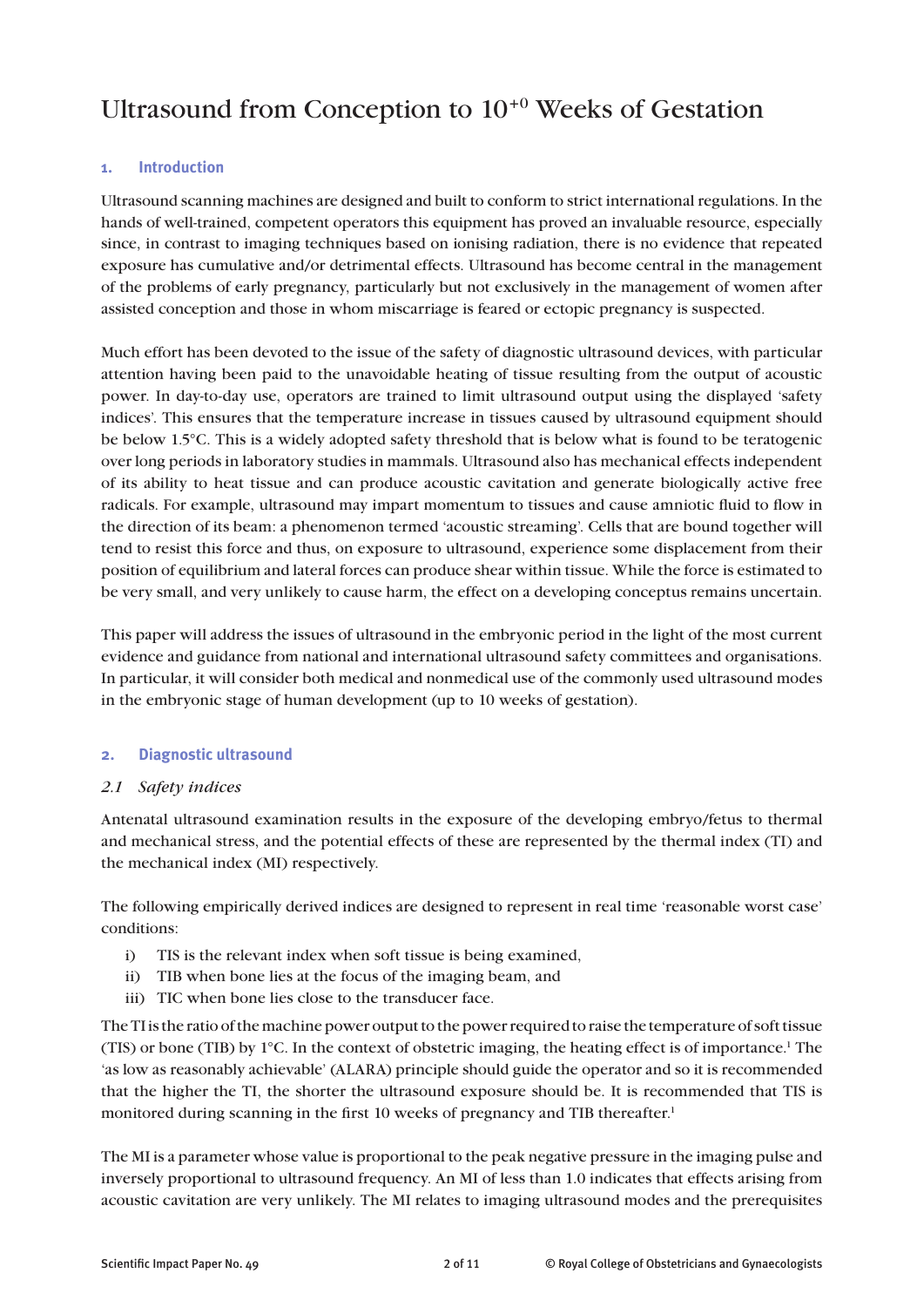for obtaining good images during pregnancy are usually favourable as there is no air in the fetal lungs, no gas in the intestines and the fetus is surrounded by amniotic fluid. Thus, there is usually no need to increase the energy output levels and the MI can be kept below 1.0.

### *2.2 Scanning mode*

Acoustic output of ultrasound machines is dependent, in part, on the scanning mode and is thus under the control of the person performing the examination. As far as is known, the most commonly used 'B-mode' ultrasound is safe when applied using standard obstetric presets encountered in the clinical setting, given that generated intensities are low.<sup>2</sup> Most clinical obstetric and early pregnancy ultrasound examinations typically last 20 minutes and rarely exceed 40 minutes. Recent years have seen the increased use of pulsed Doppler ultrasound in early gestation: for example, for screening for chromosomal abnormalities by using Doppler assessment of the ductus venosus velocity waveform or tricuspid valve insufficiency at 11-13<sup>+6</sup> weeks.<sup>3</sup> Colour Doppler and pulsed wave Doppler involve greater average intensity and power outputs than B-mode as expressed by higher displayed TIs; hence the potential risk to the fetus from heating is increased. It is recommended that parameters should be adjusted by the operator so that the TI is maintained less than or equal to 1.0 when performing Doppler ultrasound, particularly in gestations under 10 weeks, and to keep the exposure time limited.4

The use of 3D ultrasound does not necessarily imply higher ultrasound exposure than 2D ultrasound and indeed scanning time may be reduced. After acquiring a dataset for 3D ultrasound, the image is often analysed offline. However, 4D ultrasound (meaning real-time moving 3D) is associated with higher energy output than 2D as documented by changes in TI and MI.<sup>5</sup>

#### *2.3 Ultrasound training and knowledge of safety indices by operators*

More than 15 years ago, the US Food and Drug Administration (FDA) and then the International Electrotechnical Commission adopted the output display standard (ODS) and issued regulations requiring that the information on the TI and MI be provided by the manufacturers. The ODS information should facilitate the safe use of the ultrasound equipment; it is the responsibility of the operator to control the output energy and to follow the ALARA principle. A basic knowledge of the ODS and of the equipment settings is necessary to fulfil this.

Teaching of the safety principles is part of the training of sonographers and medical practitioners undertaking ultrasound diagnosis. Very detailed but relevant information is provided in the manuals of modern ultrasound machines; however, these are rarely read. Knowledge of the ODS among users is poor, as demonstrated in studies using anonymous questionnaires distributed to European<sup>6</sup> and American<sup>7</sup> experts in obstetric ultrasound. In the two studies, comprising 199 and 130 users respectively, only 30% of participants were familiar with the terms TI and MI. Moreover, only 20% knew how to adjust the energy output on their own ultrasound machine. The knowledge of the safety principles was worse in another survey among residents and fellows in obstetrics and gynaecology in the USA $^8$  and knowledge of sonographers (technicians) did not vary according to years of experience or credentialed status.<sup>9</sup>

The usefulness of the ODS indices has been criticised and the system not found to be particularly userfriendly. Nevertheless, at present, it is the only information on the output energy available to the user and therefore it is necessary to improve the level of knowledge among ultrasound operators by including the safety aspects of ultrasound in all educational activities concerning ultrasound diagnosis.

#### **3. Ultrasound exposure of gametes and the embryo**

#### *3.1 Ultrasound prior to fertilisation*

A study from 1982 suggested that ovulation may be premature in women who underwent ultrasound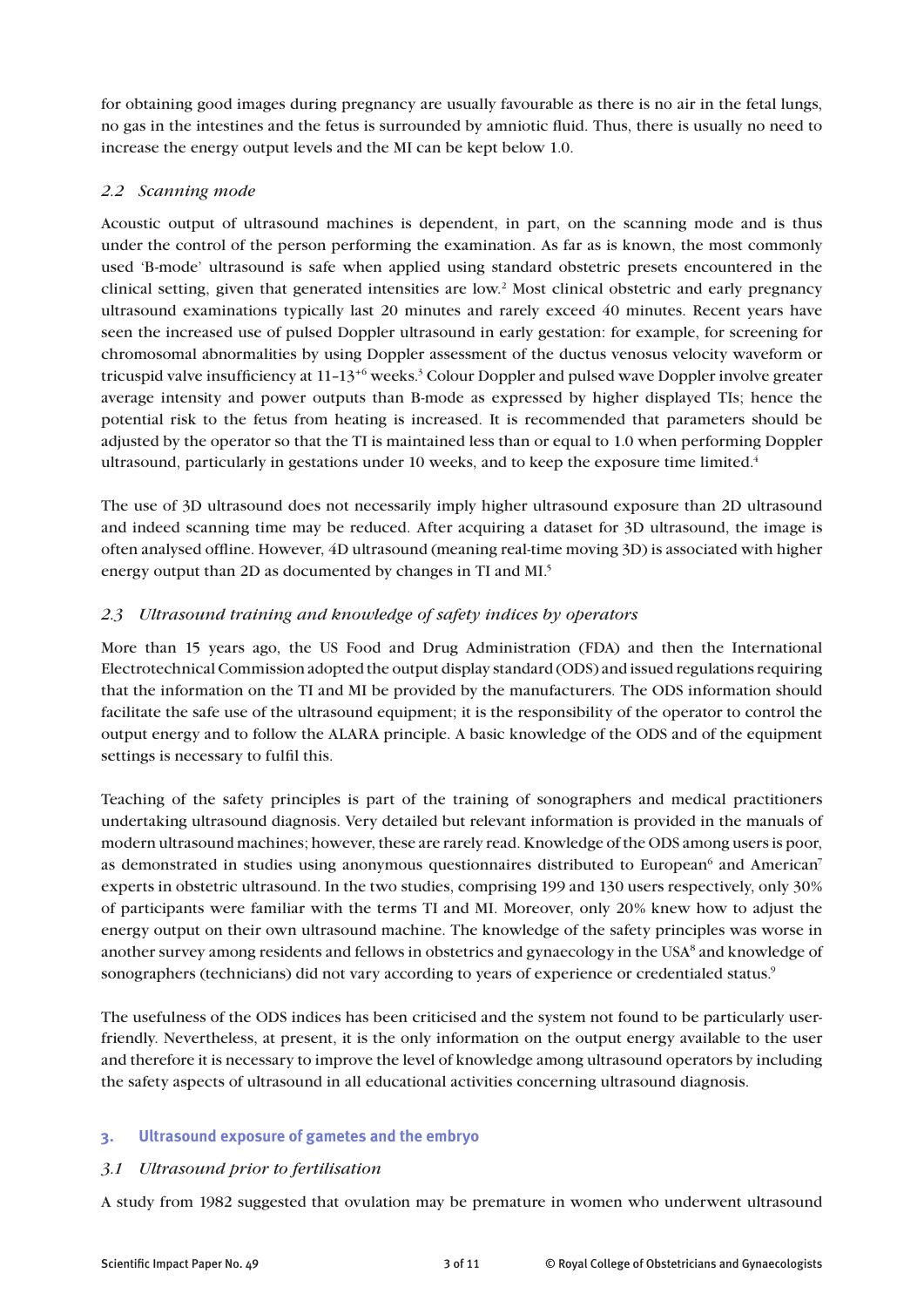examination of the ovaries (B-mode) in the late follicular phase.<sup>10</sup> Patients in induced ovulation cycles were followed and timing of follicle rupture after the onset of luteinising hormone (LH) surge or administration of human chorionic gonadotrophin was recorded. Rupture never occurred before the 37th hour in control patients (those who received no ultrasound in the follicular phase). However, premature ovulation was observed at 26–36 hours in about 50% of cases in the study group (ultrasound during the previous 3 days or in the 36 hours immediately following the ovulatory stimulus). These findings were concerning but the study has never been repeated. Other researchers have reported deleterious effects of ultrasound on the menstrual cycle, particularly a decrease in ovulation rates in mice<sup>11</sup> and reduced cumulative pregnancy rates in mice<sup>12</sup> and humans.<sup>13</sup> However, no effects on the quality of the pre-implantation embryo, including DNA and RNA synthesis, were shown, $14$  nor on fertilisation rate and embryonic development following in vitro fertilisation (IVF) and embryo transfer.15 The clinically available data on ultrasound exposure of oocytes during meiosis are confusing. Some researchers reported a deleterious effect on the fertility of patients undergoing artificial insemination, with a reduction in the cumulative rate of pregnancy.<sup>16</sup> A study of ultrasound exposure of meiotically active, preovulatory oocytes showed no differences between rats exposed to ultrasound after the LH surge and controls in terms of pregnancy rate, number of corpora lutea, implantations, pups, and mean pup and placental weights at autopsy on day 22 of pregnancy.16 Others have claimed an increase in the pregnancy success rate following ultrasound monitoring of follicular growth,<sup>17</sup> although evidently this is not a direct effect of ultrasound but of improved timing. An attempt to clarify this phenomenon was described by Mahadevan and colleagues<sup>18</sup> who suggested that exposure of human oocytes to ultrasound (using a 3.5 MHz probe) during the different phases of meiosis does not significantly influence the developmental potential of the in vitro fertilised embryos. Unfortunately, the relevant exposure parameters were not described, as discussed earlier, except for ultrasound frequency. This makes the interpretation of the findings very difficult.

#### *3.2 Ultrasound exposure of the embryo*

The embryonic phase of development (up to  $10^{+0}$  weeks of gestation) is a time of potential vulnerability to any theoretical risk of ultrasound for three reasons:

- 1. The embryo is very small, measuring only 6 mm in length at 6 weeks to 35 mm by 10 weeks.
- 2. Cell division is most rapid.
- 3. Fetal blood flow is limited, the fetal–placental circulation being established only after 11 weeks, making this a time of heightened vulnerability to thermal stress, as heat will be less likely to dissipate than later in gestation.<sup>19</sup>

The size of the embryo and the speed of cell division mean that if there are any harmful effects of ultrasound they are most likely to arise in the embryonic period as opposed to later in pregnancy. Furthermore, the ability of the embryo to dissipate heat is limited, as this would occur through a process of passive diffusion along a temperature gradient through adjacent structures: the coelomic and amniotic cavities. By 11 weeks<sup>20</sup> the fetal–placental circulation is established with fetal blood passing through the umbilical arteries towards the placenta and passing through the villi; these finger-like projections are bathed in maternal blood. In contrast to the embryonic period, after  $11^{+0}$  weeks it is via the placenta that oxygen, waste products and nutrients are exchanged with maternal blood, with oxygenated blood returning to the fetus through the umbilical vein.

### *3.3 Modelling thermal and other effects and assumptions from in vitro and phantom studies: bioeffects*

Thermal phantoms (studies in tissue-like models) that mimic particular tissue paths can be constructed and may be useful in evaluating any potential hazard arising from ultrasound-induced heating. For example, a phantom has been designed to mimic the neonatal head to estimate the temperature rise at several locations in the head during scanning through the fontanelle at typical clinical settings.<sup>21</sup> The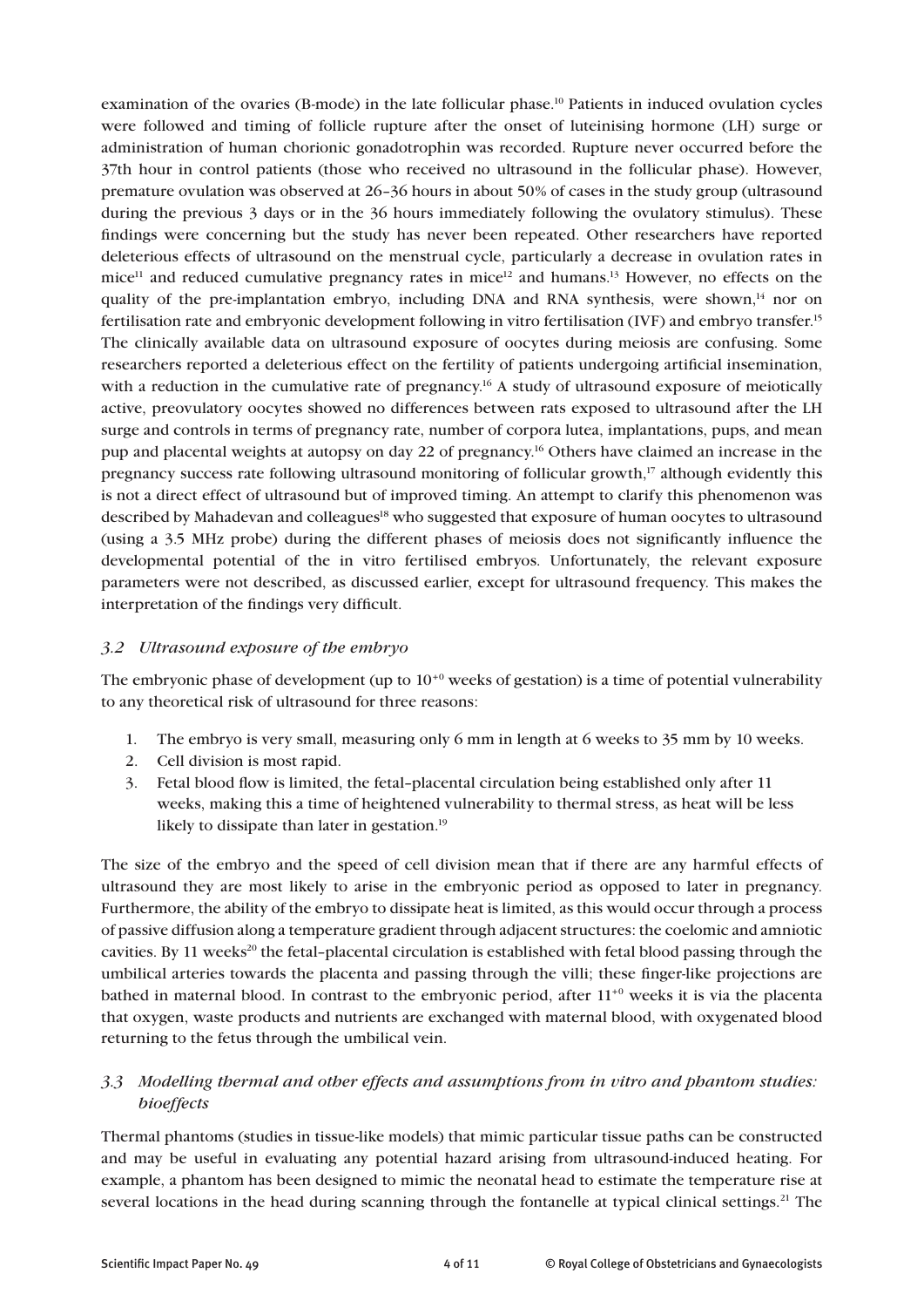most important source of heating during diagnostic scanning arises from self-heating of the transducer itself since there is imperfect conversion of electrical to acoustic energy at the transducer front face. A phantom appropriate for assessing thermal effects during first trimester scanning has now been constructed. This allows simulation of the anatomy and exposure conditions both of the embryo (where there is a very small 'target' and no flow) and of the early fetus (after 11 weeks) where the 'target' is larger and there is limited flow. Initial results indicate that, in general, the TI underestimates the temperature measured at the probe surface and there is a relatively small heating effect at the focus point of the ultrasound transducer.<sup>22</sup>

#### *3.4 Animal studies: embryonic period of pregnancy*

Several researchers have described the influence of maternal ultrasound exposure in the period before implantation. Takeuchi et al.<sup>23</sup> exposed pregnant rats to a 2.5 MHz continuous wave ultrasound field on the second and third day of gestation at spatial average intensities of 150 mW/cm<sup>2</sup>. They found no increase in fetal death or malformations after 20-minute exposures. Stolzenberg and associates $24$  exposed pregnant mice to 2 MHz of continuous wave ultrasound at a spatial average intensity of 1 W/cm<sup>2</sup> in the first 3 days of gestation. A decreased pregnancy rate was noted after exposure for 200 seconds on day zero and 300 seconds on day three. Decreased birthweight was observed after exposure for 100 and 200 seconds on day zero and 200 and 400 seconds on day one. In another series of studies, ultrasound exposure led to damage of maternal tissue, which was reflected in increased mortality, decreased weight gain and paralysis of the pups.<sup>25</sup> McClain et al.<sup>19</sup> exposed rats to 10 mW/cm<sup>2</sup> continuous wave Doppler ultrasound for up to 2 hours at frequencies of 2.25 and 2.5 MHz. The fetuses were examined on day 20 and no consistent increase in mortality was observed, nor did the authors detect any other abnormalities. When additional experiments suggested the possibility of damage during organogenesis, intensity levels much higher than those generally employed in clinical obstetric practice were used.<sup>26,27</sup>

These animal experiments demonstrate that in vivo exposure to ultrasound at spatial average intensities below 1 W/cm<sup>2</sup> does not affect embryos at the early stage of gestation but limited data suggest that levels of ultrasound power significantly greater than 1 W/cm<sup>2</sup> may lead to changes in maternal tissue with harmful fetal effects.

#### *3.5 Animal studies: later pregnancy*

Although studies on mammalian, preferably upper-order primates, are more clinically relevant,<sup>28</sup> the interaction between ultrasound and biological tissues (bioeffects) has been mainly examined using simple in vitro models, and in vivo studies in non-mammalian species.<sup>29</sup> Fetal cerebral neocortical neuronal generation in the brain proliferative zones and their migration to their final destinations following an inside-to-outside sequence occurs in most mammals, including humans. In rodents,<sup>30</sup> ultrasound exposure for 30 minutes or longer during the fetal neuronal migration affected normal migration to the correct destination in the cerebral cortex. What remains unclear is whether a relatively small misplacement, in a relatively small number of cells that retain their origin cell class, is of any clinical significance. Furthermore, there are several major differences between the experimental set-up of Ang et al.<sup>30</sup> and clinical use of ultrasound in humans<sup>31</sup> in that the exposure duration was up to 7 hours in the aforementioned experiment and scans were performed over a period of several days. In addition, given their size, embryos received 'whole-brain' exposure to the beam; the entire brain was within the path of the beam. These types of exposure and duration are not performed in humans. Moreover, the brains of mice are much smaller than those in humans and develop in a few days.

In a further study performed in chicks, $32$  pulsed Doppler ultrasound exposure in ovo for more than 4 minutes resulted in significant short- and medium-term memory impairment.<sup>1</sup> However, B-mode exposure did not affect memory or learning function in chicks. Pulsed Doppler ultrasound exposure for more than 15 seconds at the level of the ductus venosus has been associated with liver damage in rodents, with a positive correlation between increased apoptotic activity in the liver and ultrasound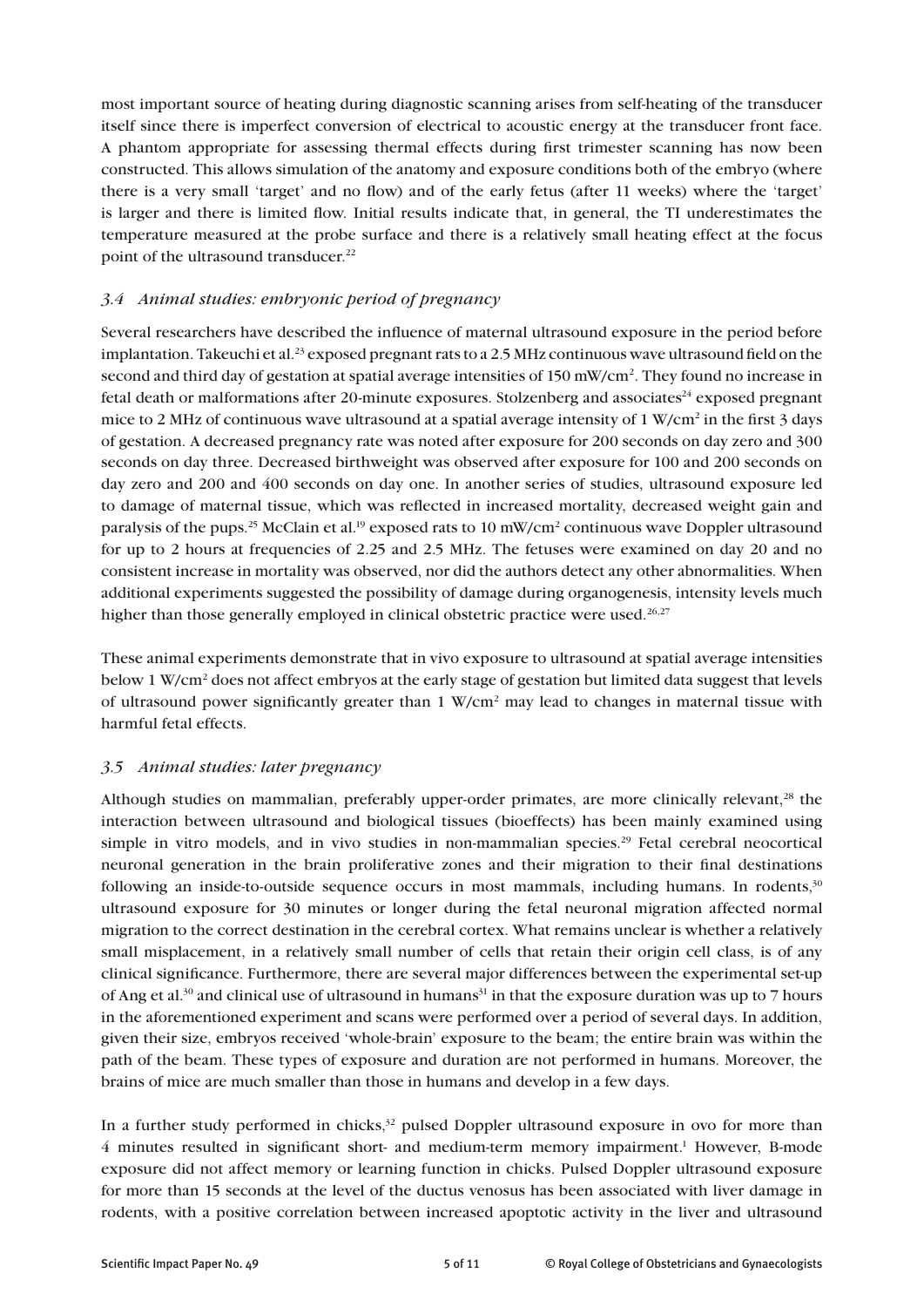exposure time.33 At a molecular level, a rise in tissue temperature can result in disruption of mitochondrial metabolism and generate reactive oxygen species in embryonic tissue.<sup>34</sup>

#### *3.6 Human epidemiological evidence*

Most epidemiological ultrasound safety studies consider the use of diagnostic ultrasound at around 18 weeks of gestation or later and there are no epidemiological data specifically addressing exposure of human embryos to diagnostic ultrasound. In addition, most epidemiological evidence derives from B-mode scanners in commercial use 20–25 years ago, whereas the acoustic outputs from modern devices have increased 10- to 15-fold over the last decades.<sup>35</sup> If there are adverse effects of ultrasound during pregnancy which are dose- and time-dependent during embryonic or fetal development, then the available epidemiological data are so limited as to preclude any meaningful conclusions to be drawn.

Epidemiological studies of ultrasound during the second trimester have been unable to confirm an association between prenatal ultrasound and adverse perinatal outcomes including childhood malignancies, neurological development, dyslexia, speech development, school performance, intellectual performance and adult mental disease.

#### **3.6.1 Handedness and prenatal ultrasound**

The data available for association between prenatal ultrasound and left-handedness remain controversial, with no evidence shown in a Cochrane review but a more recent meta-analysis showing a significant association.<sup>36-38</sup> The current biological understanding of handedness is limited and partly contradicts the epidemiological evidence.39 In addition, since the clinical significance of the handedness is unclear, a statistical association should not lead to the conclusion that ultrasound is causal or causes harm to the developing brain.

### **4. Ethical and social policy aspects of nonmedical ultrasound in early pregnancy**

Making the heartbeat of the first trimester fetus audible to prospective parents by switching on the Doppler mode of the ultrasound machine has become commonplace in medical early pregnancy scanning, with the main purpose of reassuring them that their embryo/fetus is alive and well. In most cases, parents are not able to discern fetal heart motion of an embryo since there are only a few millimetres of crown–rump length on a 2D image, but can be convinced by the reassuring thumping sound of a Doppler turned to full volume. Doppler-registered heartbeat at 6/7 weeks is also an established method of quality control of IVF/ intracytoplasmic sperm injection (ICSI); in Austria, reimbursement of IVF by insurance is dependent on documented Doppler-proven heartbeat in early pregnancy. In the USA, former congresswoman Michele Bachmann sponsored the 'Heartbeat Informed Consent Act' that would specifically require doctors to 'make the baby's heartbeat audible' in a mandatory ultrasound before a planned abortion.<sup>40</sup> If Doppler in the first trimester is a central part of proposed abortion legislation, it must be assumed that 'making the baby's heartbeat audible' is already well established in standard pregnancy care.

Until recently, 3D and 4D ultrasound examinations were carried out late in the second and early third trimester,<sup>41</sup> usually for the purpose of obtaining a 3D profile of the future family member's face for 'keepsake', a procedure called 'baby facing' in ultrasound jargon. Considering the low energy impact of B-mode ultrasound (the basis of both 2D and 3D), it is unlikely that fetuses subjected to a 3D ultrasound session outside a medically indicated context in the second half of pregnancy are at risk of being exposed to a critical impact of ultrasound energy. However, there is a move to perform such baby viewing sessions ever earlier in pregnancy.

Almost 15 years ago, the editors of an obstetric ultrasound journal voiced their concern about more and more papers submitted on the subject of Doppler ultrasound applied to ever smaller and younger embryos and even the yolk sac.<sup>42</sup> This caution has had little effect in the intervening years; the firm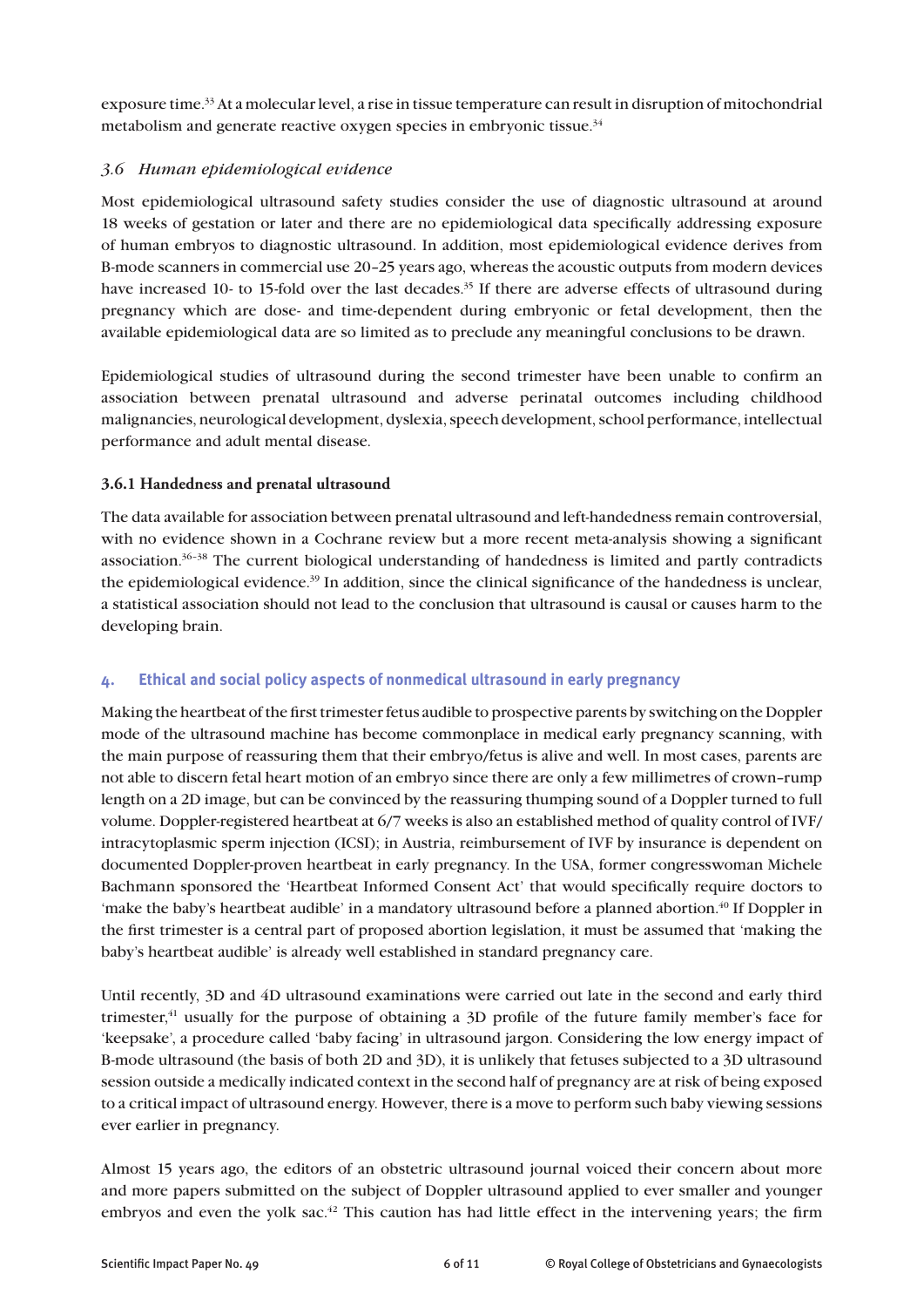belief that ultrasound, even Doppler ultrasound, is an inherently safe technology has become embedded among medical and nonmedical ultrasound operators. Some prenatal photo organisations offer services from vaginal ultrasound as early as at 6 weeks. With such ultrasound being performed early in pregnancy, the main safety issue is therefore the use of pulsed wave and colour Doppler.<sup>43</sup>

As discussed in section 3, the biophysical effects of Doppler ultrasound are dependent on exposure time. Whereas it is unlikely that the registering of 5–8 heartbeats in an embryo using Doppler ultrasound will have any effect, a longer period of 'listening to the heart' – of a minute or more – might theoretically lead to a measureable temperature rise in the insonated thoracic area of the embryo. Embryonic structures prior to 7–8 weeks are static and thus would be continuously exposed to the ultrasound beam. Unfortunately, there are few unequivocal warnings to keep Doppler ultrasound of the embryonic heart in early pregnancy as short as possible. The alternatives to pulsed wave Doppler are to use M-mode ultrasound, from which exactly the same information can be gleaned and which imparts much less energy, or simply to demonstrate the heart pulsations on 2D ultrasound.

A recent FDA consumer update has advised that ultrasound devices (including Doppler heartbeat monitors) should only be operated by trained healthcare professionals for medical reasons and it 'strongly discourages' their use solely for creation of 'keepsake' images or videos.<sup>44</sup>

#### **5. Existing guidelines for first trimester ultrasound**

National and international ultrasound societies regularly issue statements on the safe use of ultrasound in pregnancy. Prudency and following the ALARA principle are recommended when using ultrasound in pregnancy in general. $45$  No specific recommendations have been issued regarding the use of imaging ultrasound in the first trimester (except for Doppler, see below). The use of ultrasound for the purpose of providing souvenir images or video recordings of the fetus is discouraged regardless of the gestational age.46

Recent reports on the increasing use of Doppler ultrasound in early pregnancy led to recommendations on its use during the first trimester because of its potentially higher energy output. The World Federation for Ultrasound in Medicine and Biology and the International Society of Ultrasound in Obstetrics and Gynecology issued a joint statement that has been adopted by several other international organisations.<sup>45</sup> It states that Doppler (i.e. pulsed wave [spectral], power and colour Doppler) should not be used routinely in all early pregnancies. The statement gives recommendations as to the levels of TI (less than or equal to 1.0) and time limits (5–10 minutes, maximum 60 minutes) when pulsed wave Doppler is used for a medical indication in early pregnancy. However, these guidelines refer most specifically to ultrasound carried out at 11–14 weeks (early fetal) rather than the embryonic period.

#### **6. Conclusion**

Ultrasound scanning in the embryonic period is particularly valuable in several important clinical scenarios, where the usefulness of ultrasound in guiding clinical management exceeds any theoretical, unquantified but almost certainly very small, risk to the embryo of the ultrasound itself. While there are presently no grounds for questioning the safety of diagnostic ultrasound in this context, ultrasound imaging is increasingly being used without obvious medical justification and the possibility of subtle longterm adverse effects should be kept in mind.20 Patients who welcome early confirmation of pregnancy by ultrasound may not be aware that this period, up to  $10^{+0}$  weeks of gestation, is the period during which prenatal development would be expected to be most susceptible to perturbation.

B-mode ultrasound is central to many clinical decisions and is highly unlikely to be associated with immediate or long-term harm to the embryo or fetus when applied using standard obstetric presets encountered in the normal clinical setting.<sup>24</sup> On a precautionary principle, however, we still recommend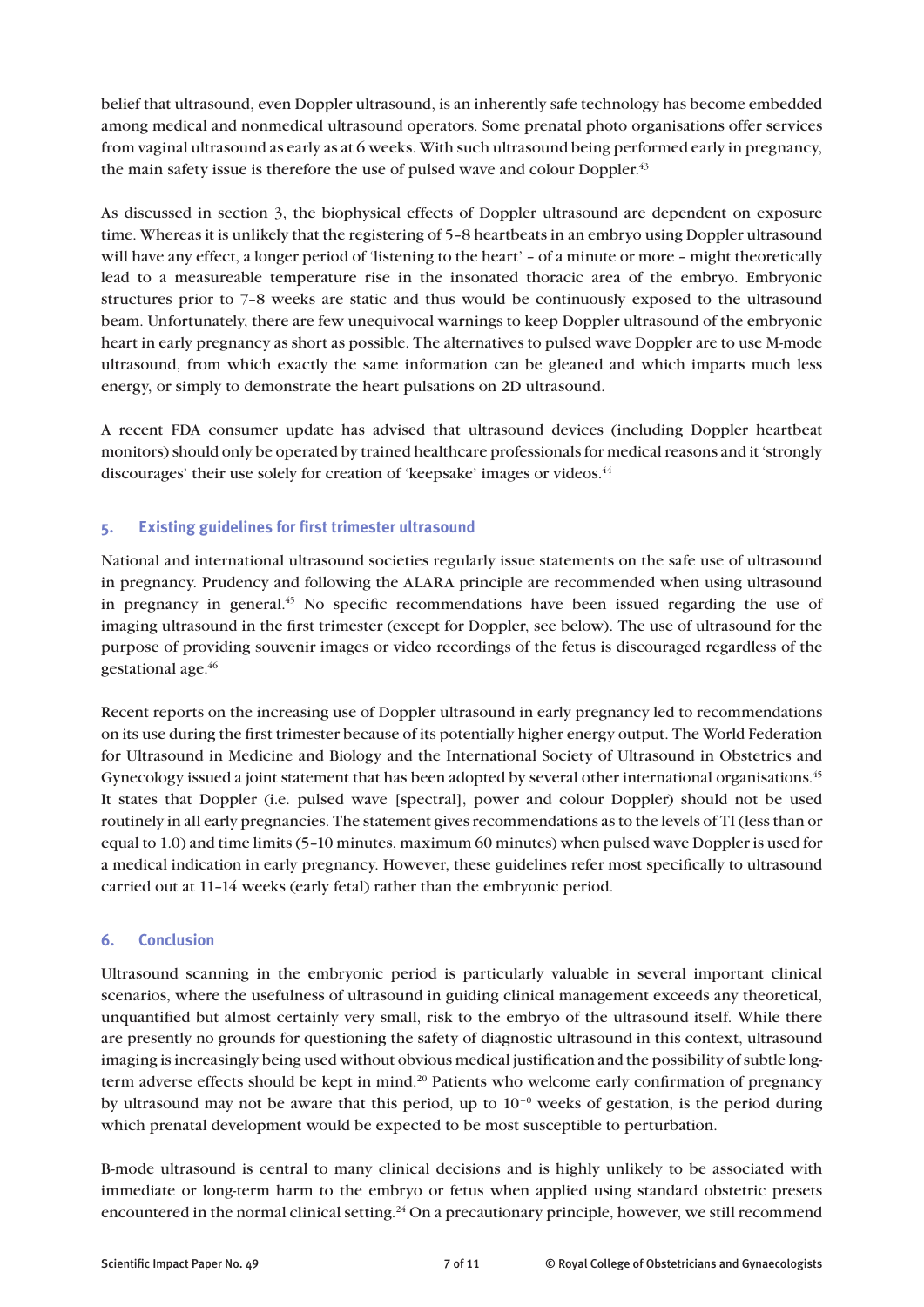that ultrasound, including B-mode, in the embryonic period is performed only where clinically indicated, or within the aegis of a research study whose design considers the potential for biological effects arising from the use of ultrasound. In particular, souvenir ('keepsake') ultrasound is not recommended since the benefits cannot outweigh any potential risks.

Colour and pulsed wave Doppler involve greater average intensity and power outputs than B-mode and higher TIs are easily achievable.<sup>21</sup> Animal studies suggest that prolonged, high intensity ultrasound exposure, particularly to pulsed wave Doppler, in the embryonic and early fetal periods can be associated with permanent harmful biological effects. Although the animal studies are not analogous to the clinical use of ultrasound in human pregnancy, the use of colour and pulsed wave Doppler for all but brief insonation is not recommended during the embryonic period of development. In animal studies the probe is typically focused at a specific point, whereas in clinical ultrasound usage the 'dwell time' (the time the ultrasound focus is fixed at a specific point) is typically very short – of the order of seconds. It is therefore unlikely in clinical usage that significant energy would be dissipated into a very small area of tissue.

When performing Doppler ultrasound before  $11^{+0}$  weeks, the machine parameters should be adjusted by the operator so that the TI is maintained less than or equal to 1.0 and the exposure time should be limited to that necessary to obtain the clinically required information. Although no specific guidance pertains to ultrasound in the embryonic period, operators should be familiar with the relevant international guidance for ultrasound at  $11-13^{+6}$  weeks.<sup>45</sup> These matters pertaining to ultrasound safety are now contained in the new RCOG ultrasound curriculum.

There is no information on repeat ultrasound exposure in the embryonic period, nor is there any epidemiological information on the cumulative effects of ultrasound in relation to future effects on human development. Therefore, such use should be avoided, for example, in conceptions after fertility treatment. This topic could be investigated if the duration of each ultrasound scan and the mode and average TI were recorded, allowing data to be collected for epidemiological research in this important, neglected area.<sup>47</sup>

#### **7. Opinion**

- Ultrasound in the embryonic/early fetal period is important and justified for many clinically indicated conditions.
- **B-mode ultrasound used in standard obstetric presets for clinical reasons from conception to 10<sup>+0</sup>** weeks of gestation is safe and the benefits outweigh any theoretical risks.
- l The routine use of colour and pulsed wave Doppler is associated with higher power output. Although there is no evidence that this is harmful, it is for this reason that all but brief insonation is not recommended during the embryonic period.
- l Where the embryonic heart is insonated, low power output energy should be used initially with an increase in gain if necessary; M-mode is a lower energy alternative to pulsed wave Doppler.
- l The TI and exposure time should be limited to those necessary to obtain the clinically required information.
- Repeated ultrasound exposure in the embryonic period should be avoided unless clinically indicated. This is based on a precautionary principle, not because there is evidence of any harm.
- l Knowledge of the safety principles by professionals using ultrasound is important.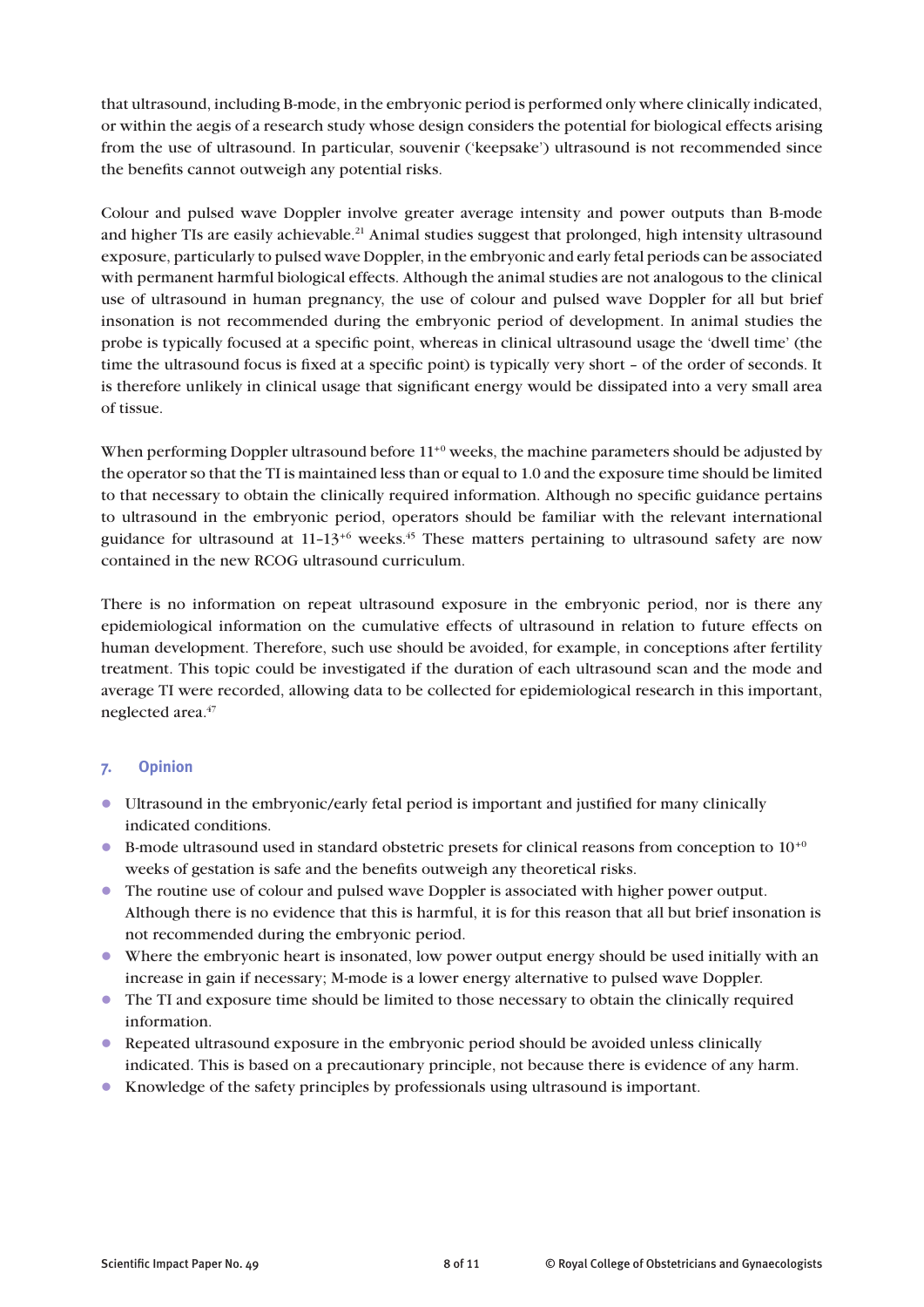#### **References**

- 1. ter Haar G, Shaw A, Pye S, Ward B, Bottomley F, Nolan R, et al. Guidance on reporting ultrasound exposure conditions for bio-effects studies. *Ultrasound Med Biol*  2011;37:177–83.
- 2. Miller DL. Safety assurance in obstetrical ultrasound. *Semin Ultrasound CT MR* 2008;29:156–64.
- 3. Timmerman E, Oude Rengerink K, Pajkrt E, Opmeer BC, van der Post JA, Bilardo CM. Ductus venosus pulsatility index measurement reduces the false-positive rate in first-trimester screening. *Ultrasound Obstet Gynecol*  2010;36:661–7.
- 4. Salvesen KÅ, Lees C, Abramowicz J, Brezinka C, Ter Haar G, Maršál K. Safe use of Doppler ultrasound during the 11 to 13 + 6-week scan: is it possible? *Ultrasound Obstet Gynecol* 2011;37:625–8.
- 5. Sheiner E, Hackmon R, Shoham-Vardi I, Pombar X, Hussey MJ, Strassner HT, et al. A comparison between acoustic output indices in 2D and 3D/4D ultrasound in obstetrics. *Ultrasound Obstet Gynecol* 2007;29:326–8.
- 6. Maršál K. The output display standard: has it missed its target? *Ultrasound Obstet Gynecol* 2005;25:211–4.
- 7. Sheiner E, Shoham-Vardi I, Abramowicz JS. What do clinical users know regarding safety of ultrasound during pregnancy? *J Ultrasound Med* 2007;26:319–25.
- 8. Houston LE, Allsworth J, Macones GA. Ultrasound is safe... right?: resident and maternal-fetal medicine fellow knowledge regarding obstetric ultrasound safety. *J Ultrasound Med* 2011;30:21–7.
- 9. Bagley J, Thomas K, DiGiacinto D. Safety practices of sonographers and their knowledge of the biologic effects of sonography. *J Diagn Med Sonogr* 2011;27:252–61.
- 10. Testart J, Thebault A, Souderes E, Frydman R. Premature ovulation after ovarian ultrasonography. *Br J Obstet Gynaecol* 1982;89:694–700.
- 11. Heyner S, Abraham V, Wikarczuk ML, Ziskin MC. Effects of ultrasound on ovulation in the mouse. *Gamete Res*  1989;22:333–8.
- 12. Bologne R, Demoulin A, Schaaps JP, Hustin J, Lambotte R. [Influence of ultrasonics on the fecundity of female rats]. *C R Seances Soc Biol Fil* 1983;177:381–7. French.
- 13. Demoulin A, Bologne R, Hustin J, Lambotte R. Is ultrasound monitoring of follicular growth harmless? *Ann N Y Acad Sci* 1985;442:146–52.
- 14. Heyner S, Abraham V, Wikarczuk ML, Ziskin MC. Effects of ultrasound on DNA and RNA synthesis in preimplantation mouse embryos. *Mol Reprod Dev* 1990;25:209–14.
- 15. Quéreux C, Mazili ML, Desroches A, Garnier R, Slaoui K, Bajolle F, et al. [Does ultrasound have an adverse effect on the fertility of women?]. *J Gynecol Obstet Biol Reprod (Paris)* 1986;15:159–64. French.
- 16. Williams SR, Rothchild I, Wesolowski D, Austin C, Speroff L. Does exposure of preovulatory oocytes to ultrasonic radiation affect reproductive performance? *J In Vitro Fert Embryo Transf* 1988;5:18–21.
- 17. Kerin JF. Determination of the optimal timing of insemination in women. In: Richardson D, Joyce D, Symonds M, editors. *Frozen Human Semen*. London: RCOG; 1979. p. 105–32.
- 18. Mahadevan M, Chalder K, Wiseman D, Leader A, Taylor PJ. Evidence for an absence of deleterious effects of ultrasound on human oocytes. *J In Vitro Fert Embryo Transf* 1987;4:277–80.
- 19. McClain RM, Hoar RM, Saltzman MB. Teratologic study of rats exposed to ultrasound. *Am J Obstet Gynecol*  1972;114:39–42.
- 20. Salvesen KA, Lees C. Ultrasound is not unsound, but safety is an issue. *Ultrasound Obstet Gynecol* 2009;33:502–5.
- 21. Gatto M, Memoli G, Shaw A, Sadhoo N, Gelat P, Harris RA. Three-dimensional printing (3DP) of neonatal head phantom for ultrasound: thermocouple embedding and simulation of bone. *Med Eng Phys* 2012;34:929–37.
- 22. Axell RG, Smith SF, Abramowicz J, Brezinka C, Maršál K, Salvesen K, et al. OP20.01: The ISUOG phantom pilot study: does the probe matter? *Ultrasound Obstet Gynecol*  2013;42 Suppl 1:104.
- 23. Takeuchi H, Nakazawa T, Kumakiri K, Kusano R. Experimental studies on ultrasonic Doppler method in obstetrics. *Acta Obstet Gynaecol Jpn* 1970;17:11–6.
- 24. Stolzenberg SJ, Torbit CA, Edmonds PD, Taenzer JC. Effects of ultrasound on the mouse exposed at different stages of gestation: acute studies. *Radiat Environ Biophys*  1980;17:245–70.
- 25. Stolzenberg SJ, Edmonds PD, Torbit CA, Sasmore DP. Toxic effects of ultrasound in mice: damage to central and autonomic nervous systems. *Toxicol Appl Pharmacol*  1980;53:432–8.
- 26. Sikov MR, Hildebrand BP. Embryotoxicity of ultrasound exposure at nine days of gestation in the rat. In: White D, Brown RE, editors. *Ultrasound in Medicine. Proceedings of the 1st Triennial Meeting of the World Federation for Ultrasound in Medicine and Biology in conjunction with the 21st Annual Meeting of the American Institute of Ultrasound in Medicine and the 6th Meeting of the Societas Internationalis pro Diagnostica Ultrasonica in Ophthalmologia (SIDUO VI). Vol. 3B: Engineering aspects.*  New York/London: Plenum Press; 1977. p. 2009–16.
- 27. Jia H, Duan Y, Cao T, Zhao B, Lv F, Yuan L. Immediate and long-term effects of color Doppler ultrasound on myocardial cell apoptosis of fetal rats. *Echocardiography* 2005;22:415–20.
- 28. Sikov MR. Effect of ultrasound on development. Part 2: Studies in mammalian species and overview. *J Ultrasound Med* 1986;5:651–61.
- 29. Sikov MR. Effect of ultrasound on development. Part 1: Introduction and studies in inframammalian species. Report of the bioeffects committee of the American Institute of Ultrasound in Medicine. *J Ultrasound Med*  1986;5:577–83.
- 30. Ang ES Jr, Gluncic V, Duque A, Schafer ME, Rakic P. Prenatal exposure to ultrasound waves impacts neuronal migration in mice. *Proc Natl Acad Sci U S A* 2006;103:12903–10.
- 31. Abramowicz JS. Prenatal exposure to ultrasound waves: is there a risk? *Ultrasound Obstet Gynecol* 2007;29:363–7.
- 32. Schneider-Kolsky ME, Ayobi Z, Lombardo P, Brown D, Kedang B, Gibbs ME. Ultrasound exposure of the foetal chick brain: effects on learning and memory. *Int J Dev Neurosci* 2009;27:677–83.
- 33. Pellicer B, Herraiz S, Táboas E, Felipo V, Simon C, Pellicer A. Ultrasound bioeffects in rats: quantification of cellular damage in the fetal liver after pulsed Doppler imaging. *Ultrasound Obstet Gynecol* 2011;37:643–8.
- 34. Aiken CE, Lees CC. Long-term effects of *in utero* Doppler ultrasound scanning – a developmental programming perspective. *Med Hypotheses* 2012;78:539–41.
- 35. ter Haar G, editor. *The Safe Use of Ultrasound in Medical Diagnosis*. 3rd ed. London: British Institute of Radiology; 2012.
- 36. Whitworth M, Bricker L, Neilson JP, Dowswell T. Ultrasound for fetal assessment in early pregnancy. *Cochrane Database Syst Rev* 2010;(4):CD007058.
- 37. Salvesen KÅ. Ultrasound in pregnancy and nonright handedness: meta-analysis of randomized trials. *Ultrasound Obstet Gynecol* 2011;38:267–71.
- 38. Torloni MR, Vedmedovska N, Merialdi M, Betrán AP, Allen T, González R, et al. Safety of ultrasonography in pregnancy: WHO systematic review of the literature and metaanalysis. *Ultrasound Obstet Gynecol* 2009;33:599–608.
- 39. Salvesen KÅ. Ultrasound and left-handedness: a sinister association? *Ultrasound Obstet Gynecol* 2002;19:217–21.
- 40. Heartbeat Informed Consent Act, H.R. 3130, 112th Cong., 1st Sess. (2011). [http://www.opencongress.org/bill/ hr3130-112/show]. Accessed 2015 Jan 30.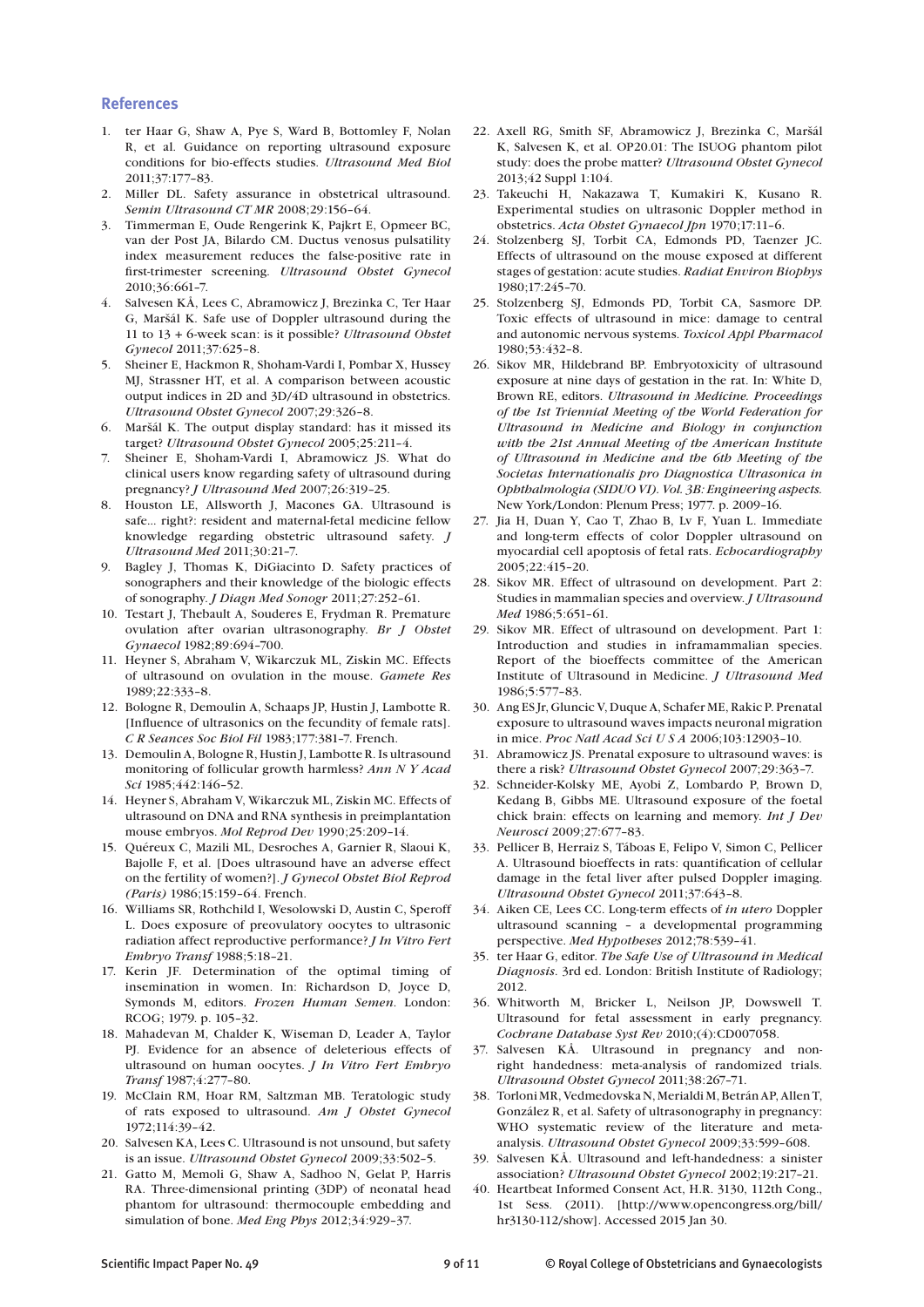- 41. Brezinka C. Nonmedical use of ultrasound in pregnancy: ethical issues, patients' rights and potential misuse. *Ultrasound Med Biol* 2010;36:1233–6.
- 42. Campbell S, Platt L. The publishing of papers on first-trimester Doppler. *Ultrasound Obstet Gynecol*  1999;14:159–60.
- 43. ter Haar GR, Abramowicz JS, Akiyama I, Evans DH, Ziskin MC, Maršál K. Do we need to restrict the use of Doppler ultrasound in the first trimester of pregnancy? *Ultrasound Med Biol* 2013;39:374–80.
- 44. FDA Consumer Health Information, U.S. Food and Drug Administration. *Avoid Fetal "Keepsake" Images, Heartbeat Monitors*. [Silver Spring, Maryland]: FDA; 2014.
- 45. World Federation for Ultrasound in Medicine and Biology. Safety Statements [http://www.wfumb.org/about/ statements.aspx]. Accessed 2014 Oct 20.
- 46. Salvesen K, Lees C, Abramowicz J, Brezinka C, Ter Haar G, Maršál K; Bioeffects and Safety Committee; Board of the International Society of Ultrasound in Obstetrics and Gynecology (ISUOG). ISUOG-WFUMB statement on the non-medical use of ultrasound, 2011. *Ultrasound Obstet Gynecol* 2011;38:608.
- 47. Deane C, Lees C. Doppler obstetric ultrasound: a graphical display of temporal changes in safety indices. *Ultrasound Obstet Gynecol* 2000;15:418–23.